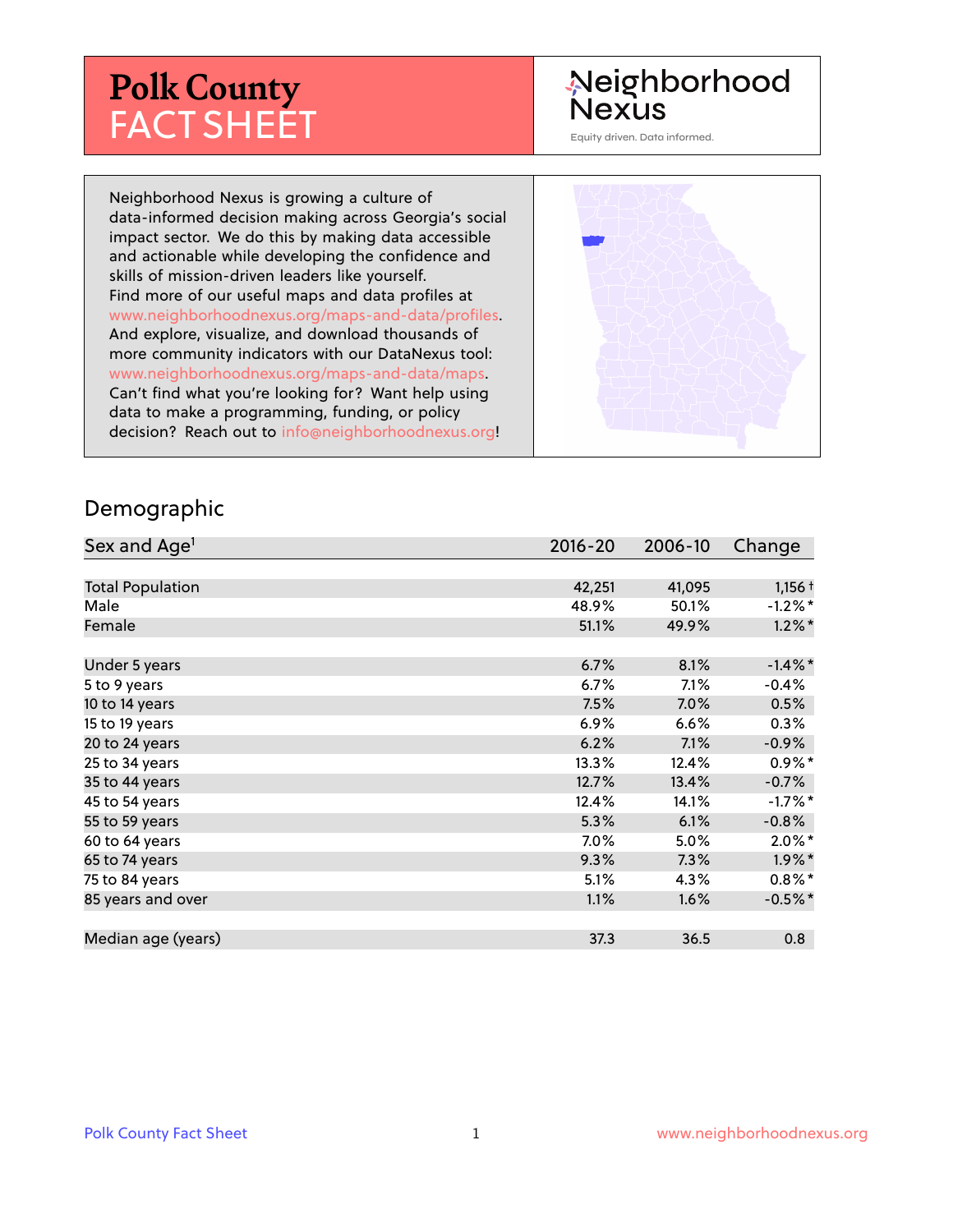### Demographic, continued...

| Race <sup>2</sup>                                   | $2016 - 20$ | 2006-10 | Change     |
|-----------------------------------------------------|-------------|---------|------------|
| <b>Total population</b>                             | 42,251      | 41,095  | $1,156+$   |
| One race                                            | 95.6%       | 98.8%   | $-3.2\%$ * |
| White                                               | 79.5%       | 82.4%   | $-2.9%$ *  |
| <b>Black or African American</b>                    | 11.3%       | 12.7%   | $-1.3\%$ * |
| American Indian and Alaska Native                   | 0.3%        | 0.3%    | 0.1%       |
| Asian                                               | 0.6%        | 0.7%    | $-0.1%$    |
| Native Hawaiian and Other Pacific Islander          | 0.0%        | 0.1%    | $-0.0%$    |
| Some other race                                     | 3.8%        | 2.7%    | 1.1%       |
| Two or more races                                   | 4.4%        | 1.2%    | $3.2\%$ *  |
| Race alone or in combination with other race(s) $3$ | $2016 - 20$ | 2006-10 | Change     |
| Total population                                    | 42,251      | 41,095  | $1,156 +$  |
| White                                               | 83.8%       | 83.2%   | 0.5%       |
| <b>Black or African American</b>                    | 13.6%       | 13.2%   | 0.4%       |
| American Indian and Alaska Native                   | 1.2%        | 0.6%    | $0.6\%$ *  |
| Asian                                               | 0.8%        | 0.9%    | $-0.2%$    |
| Native Hawaiian and Other Pacific Islander          | 0.2%        | 0.2%    | 0.1%       |
| Some other race                                     | 5.1%        | 3.1%    | 2.0%       |
| Hispanic or Latino and Race <sup>4</sup>            | $2016 - 20$ | 2006-10 | Change     |
| Total population                                    | 42,251      | 41,095  | $1,156+$   |
| Hispanic or Latino (of any race)                    | 13.2%       | 11.3%   | $2.0\%$ +  |
| Not Hispanic or Latino                              | 86.8%       | 88.7%   | $-2.0\%$ t |
| White alone                                         | 71.8%       | 74.2%   | $-2.5%$ *  |
| Black or African American alone                     | 11.3%       | 12.6%   | $-1.3\%$ * |
| American Indian and Alaska Native alone             | 0.0%        | 0.3%    | $-0.3\%$ * |
| Asian alone                                         | 0.6%        | 0.7%    | $-0.1%$    |
| Native Hawaiian and Other Pacific Islander alone    | 0.0%        | 0.1%    | $-0.1%$    |
| Some other race alone                               | 0.0%        | 0.1%    | $-0.1%$    |
| Two or more races                                   | 3.1%        | 0.8%    | $2.4\%$ *  |
| U.S. Citizenship Status <sup>5</sup>                | $2016 - 20$ | 2006-10 | Change     |
| Foreign-born population                             | 2,833       | 2,897   | $-64$      |
| Naturalized U.S. citizen                            | 26.2%       | 24.6%   | 1.6%       |
| Not a U.S. citizen                                  | 73.8%       | 75.4%   | $-1.6%$    |
| Citizen, Voting Age Population <sup>6</sup>         | $2016 - 20$ | 2006-10 | Change     |
|                                                     |             |         |            |
| Citizen, 18 and over population                     | 29,528      | 28,324  | $1,204*$   |
| Male                                                | 48.1%       | 47.8%   | 0.2%       |
| Female                                              | 51.9%       | 52.2%   | $-0.2%$    |
|                                                     |             |         |            |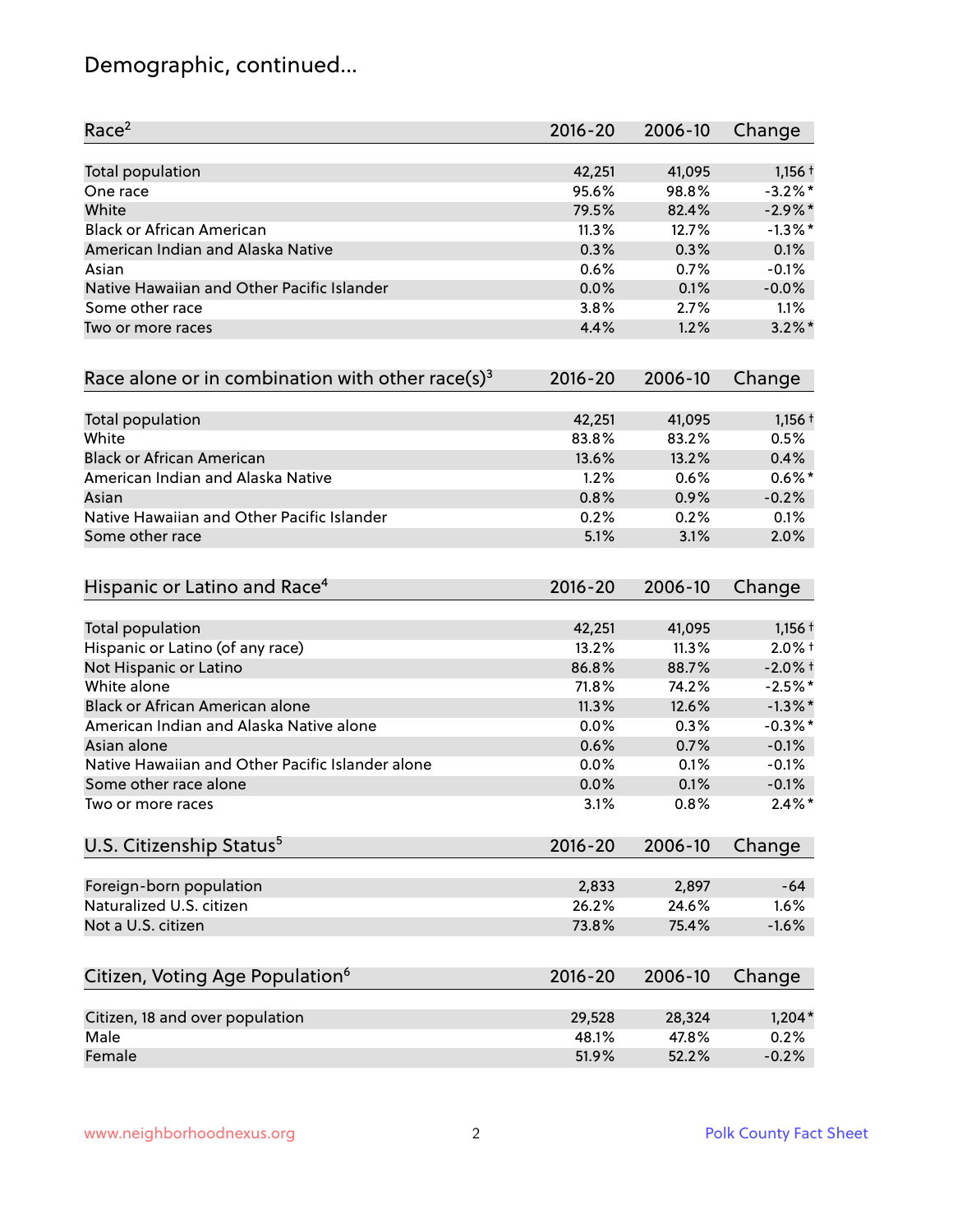#### Economic

| Income <sup>7</sup>                                 | $2016 - 20$ | 2006-10 | Change     |
|-----------------------------------------------------|-------------|---------|------------|
|                                                     |             |         |            |
| All households                                      | 15,425      | 14,623  | 802*       |
| Less than \$10,000                                  | 6.9%        | 9.6%    | $-2.7\%$ * |
| \$10,000 to \$14,999                                | 6.5%        | 9.3%    | $-2.8\%$ * |
| \$15,000 to \$24,999                                | 12.1%       | 13.5%   | $-1.4%$    |
| \$25,000 to \$34,999                                | 11.7%       | 12.4%   | $-0.7%$    |
| \$35,000 to \$49,999                                | 15.0%       | 19.3%   | $-4.3\%$ * |
| \$50,000 to \$74,999                                | 17.7%       | 18.7%   | $-0.9%$    |
| \$75,000 to \$99,999                                | 12.4%       | 8.0%    | 4.4%*      |
| \$100,000 to \$149,999                              | 11.3%       | 7.5%    | $3.8\%$ *  |
| \$150,000 to \$199,999                              | 4.4%        | 0.8%    | $3.6\%$ *  |
| \$200,000 or more                                   | 1.9%        | 1.0%    | $0.9\% *$  |
| Median household income (dollars)                   | 46,846      | 38,646  | 8,200*     |
| Mean household income (dollars)                     | 63,967      | 48,058  | 15,909*    |
| With earnings                                       | 74.1%       | 74.1%   | $-0.1%$    |
| Mean earnings (dollars)                             | 62,922      | 49,967  | 12,955*    |
| <b>With Social Security</b>                         | 34.7%       | 33.0%   | 1.6%       |
| Mean Social Security income (dollars)               | 18,474      | 15,098  | 3,376*     |
| With retirement income                              | 19.3%       | 19.4%   | $-0.2%$    |
| Mean retirement income (dollars)                    | 29,241      | 18,522  | 10,719*    |
| With Supplemental Security Income                   | 5.5%        | 3.9%    | $1.6\%$ *  |
| Mean Supplemental Security Income (dollars)         | 11,202      | 8,191   | $3,011*$   |
| With cash public assistance income                  | 3.7%        | 1.6%    | $2.1\%$ *  |
| Mean cash public assistance income (dollars)        | 2,425       | 3,992   | $-1,567$   |
| With Food Stamp/SNAP benefits in the past 12 months | 18.2%       | 14.7%   | $3.5\%$ *  |
|                                                     |             |         |            |
| Families                                            | 10,716      | 10,743  | $-27$      |
| Less than \$10,000                                  | 6.4%        | 6.9%    | $-0.5%$    |
| \$10,000 to \$14,999                                | 3.5%        | 6.7%    | $-3.2\%$ * |
| \$15,000 to \$24,999                                | 7.6%        | 12.2%   | $-4.7%$ *  |
| \$25,000 to \$34,999                                | 13.4%       | 13.0%   | 0.4%       |
| \$35,000 to \$49,999                                | 11.6%       | 18.5%   | $-6.9\%$ * |
| \$50,000 to \$74,999                                | 22.7%       | 20.8%   | 1.9%       |
| \$75,000 to \$99,999                                | 13.6%       | 10.1%   | $3.5\%$ *  |
| \$100,000 to \$149,999                              | 12.6%       | 9.6%    | $3.1\%$ *  |
| \$150,000 to \$199,999                              | 6.0%        | 1.2%    | 4.8%*      |
| \$200,000 or more                                   | 2.7%        | 1.1%    | $1.6\%$ *  |
| Median family income (dollars)                      | 57,827      | 43,172  | 14,655*    |
| Mean family income (dollars)                        | 73,496      | 54,112  | 19,384*    |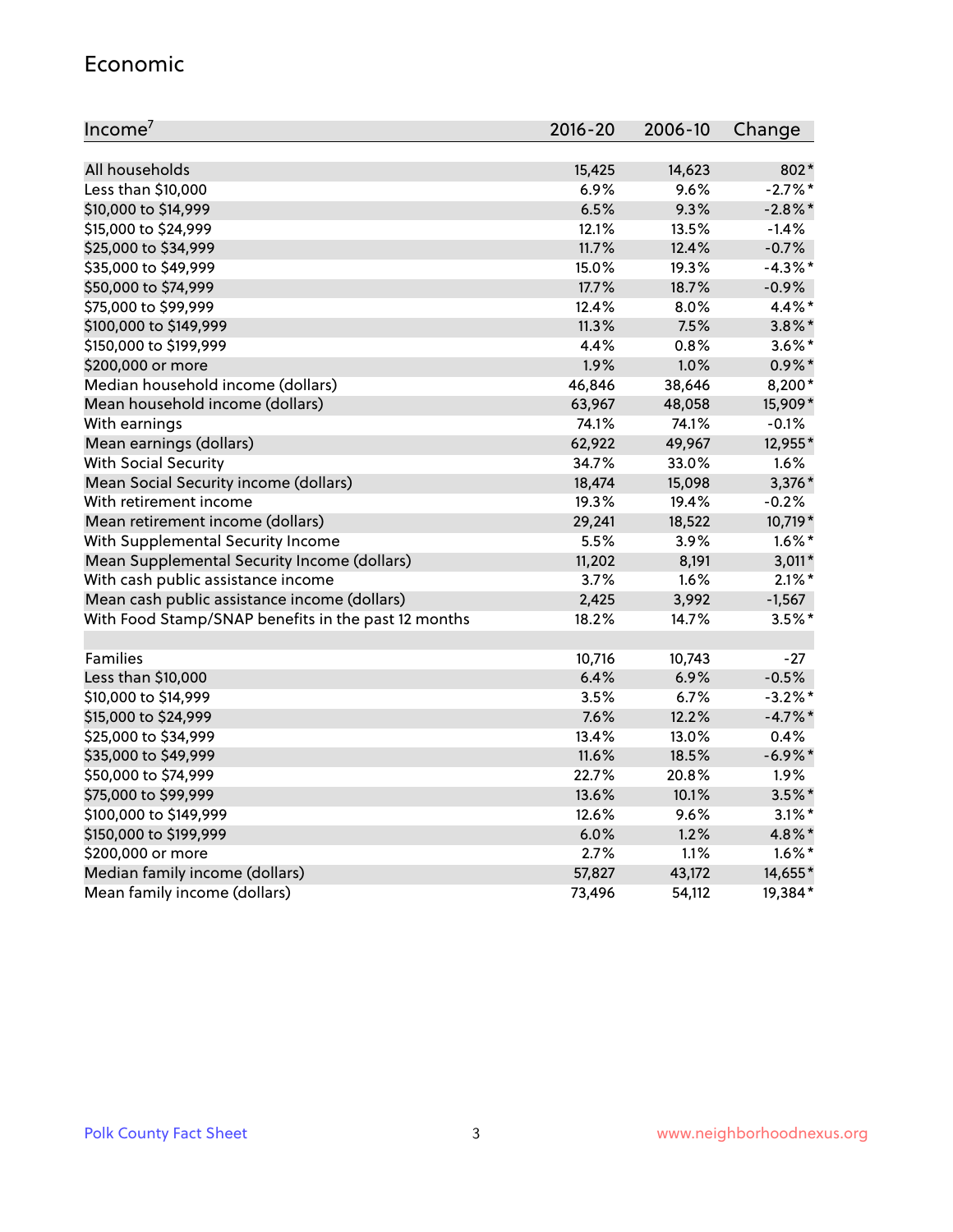#### Economic, continued...

| Income, continued <sup>8</sup>                                        | $2016 - 20$ | 2006-10 | Change      |
|-----------------------------------------------------------------------|-------------|---------|-------------|
|                                                                       |             |         |             |
| Nonfamily households                                                  | 4,709       | 3,880   | 829*        |
| Median nonfamily income (dollars)                                     | 27,693      | 22,103  | 5,590*      |
| Mean nonfamily income (dollars)                                       | 37,413      | 29,356  | 8,057*      |
| Median earnings for workers (dollars)                                 | 31,282      | 24,074  | 7,208*      |
| Median earnings for male full-time, year-round workers                | 41,502      | 37,070  | 4,432*      |
| (dollars)                                                             |             |         |             |
| Median earnings for female full-time, year-round workers<br>(dollars) | 32,098      | 27,758  | $4,340*$    |
| Per capita income (dollars)                                           | 24,258      | 18,214  | $6,044*$    |
|                                                                       |             |         |             |
| Families and People Below Poverty Level <sup>9</sup>                  | 2016-20     | 2006-10 | Change      |
|                                                                       |             |         |             |
| <b>All families</b>                                                   | 15.9%       | 15.6%   | 0.4%        |
| With related children under 18 years                                  | 24.8%       | 22.6%   | 2.2%        |
| With related children under 5 years only                              | 8.6%        | 31.2%   | $-22.6%$    |
| Married couple families                                               | 8.2%        | 9.4%    | $-1.3%$     |
| With related children under 18 years                                  | 13.4%       | 12.2%   | 1.2%        |
| With related children under 5 years only                              | 5.4%        | 12.4%   | $-7.0%$     |
| Families with female householder, no husband present                  | 45.2%       | 34.1%   | 11.1%       |
| With related children under 18 years                                  | 56.1%       | 44.4%   | 11.7%       |
| With related children under 5 years only                              | 27.2%       | 78.0%   | $-50.8\%$ * |
| All people                                                            | 18.3%       | 19.3%   | $-1.0%$     |
| Under 18 years                                                        | 26.8%       | 25.4%   | 1.4%        |
| Related children under 18 years                                       | 26.9%       | 24.8%   | 2.0%        |
| Related children under 5 years                                        | 28.1%       | 28.6%   | $-0.6%$     |
| Related children 5 to 17 years                                        | 26.4%       | 23.1%   | 3.3%        |
| 18 years and over                                                     | 15.4%       | 17.1%   | $-1.7%$     |
| 18 to 64 years                                                        | 16.9%       | 18.4%   | $-1.5%$     |
| 65 years and over                                                     | 9.2%        | 10.5%   | $-1.3%$     |
| People in families                                                    | 16.2%       | 17.1%   | $-0.8%$     |
| Unrelated individuals 15 years and over                               |             |         | $-4.4%$     |
|                                                                       | 28.7%       | 33.0%   |             |
|                                                                       |             |         |             |
| Non-Hispanic white people                                             | 9.5%        | 13.8%   | $-4.3\%$ *  |
| Black or African-American people                                      | 32.5%       | 18.7%   | 13.8%*      |
| Asian people                                                          | 0.0%        | 18.2%   | $-18.2%$    |
| Hispanic or Latino people                                             | 47.4%       | 54.8%   | $-7.4%$     |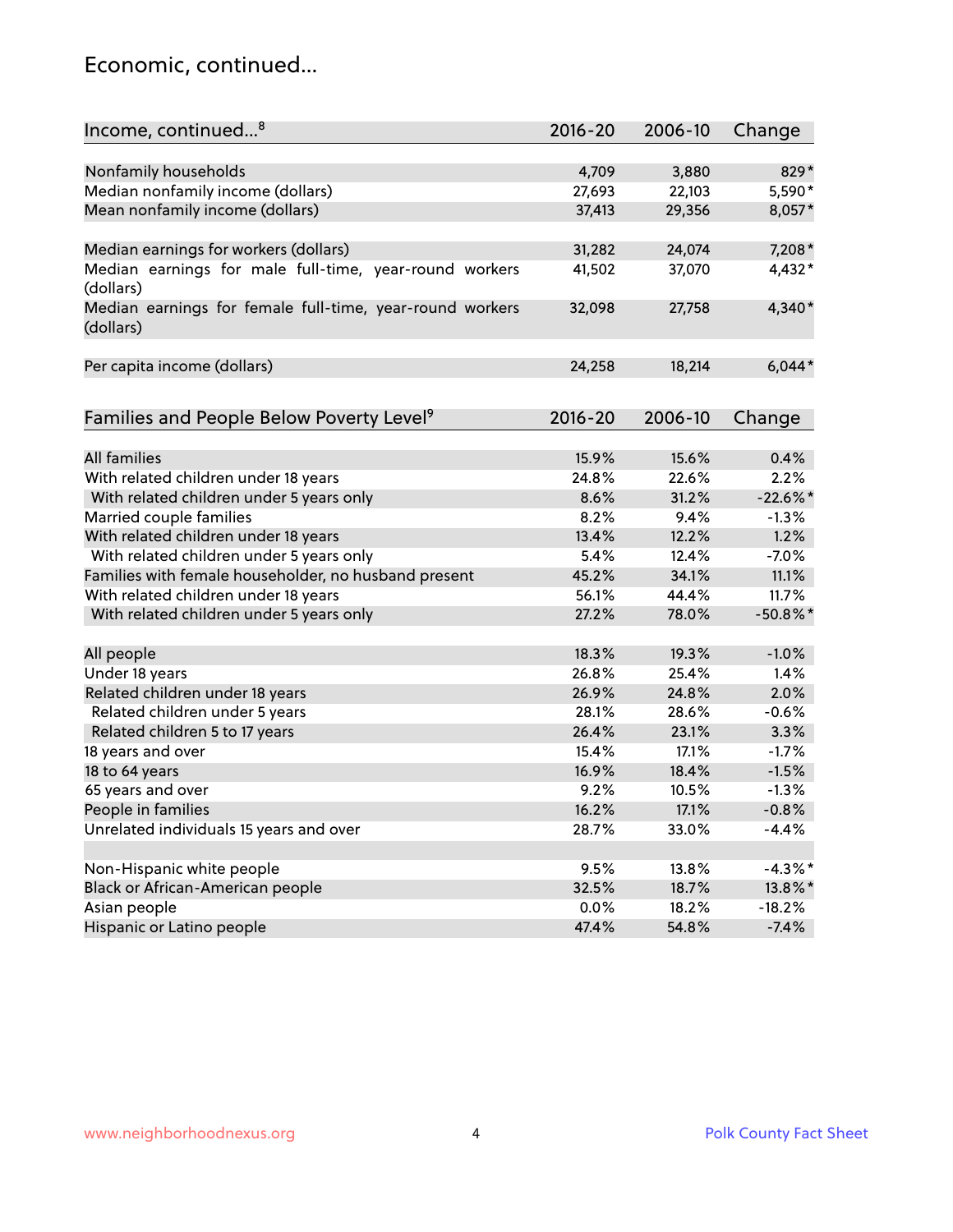### Employment

| Employment Status <sup>10</sup>                                                               | 2010        | 2020    | Change     |
|-----------------------------------------------------------------------------------------------|-------------|---------|------------|
| In Labor Force                                                                                | 18,292      | 18,690  | 18,690     |
| <b>Unemployment Rate</b>                                                                      | 6.0%        | 12.0%   | $-6.0%$    |
| Industry <sup>11</sup>                                                                        | $2016 - 20$ | 2006-10 | Change     |
|                                                                                               |             |         |            |
| Civilian employed population 16 years and over                                                | 18,682      | 16,998  | $1,684*$   |
| Agriculture, forestry, fishing and hunting, and mining                                        | 1.0%        | 1.1%    | $-0.1%$    |
| Construction                                                                                  | 8.7%        | 11.9%   | $-3.2%$ *  |
| Manufacturing                                                                                 | 25.6%       | 21.8%   | 3.8%       |
| Wholesale trade                                                                               | 2.8%        | 3.2%    | $-0.4%$    |
| Retail trade                                                                                  | 10.7%       | 12.5%   | $-1.8%$    |
| Transportation and warehousing, and utilities                                                 | 5.8%        | 4.9%    | 0.8%       |
| Information                                                                                   | 2.1%        | 2.1%    | 0.1%       |
| Finance and insurance, and real estate and rental and leasing                                 | 2.9%        | 3.8%    | $-0.9%$    |
| Professional, scientific, and management, and administrative<br>and waste management services | 8.8%        | 5.2%    | $3.6\%$ *  |
| Educational services, and health care and social assistance                                   | 14.3%       | 19.3%   | $-5.0\%$ * |
| Arts, entertainment, and recreation, and accommodation and<br>food services                   | 7.9%        | 5.5%    | $2.4\%$ *  |
| Other services, except public administration                                                  | 5.7%        | 5.1%    | 0.6%       |
| Public administration                                                                         | 3.7%        | 3.6%    | 0.1%       |
| Occupation <sup>12</sup>                                                                      | $2016 - 20$ | 2006-10 | Change     |
|                                                                                               |             |         |            |
| Civilian employed population 16 years and over                                                | 18,682      | 16,998  | $1,684*$   |
| Management, business, science, and arts occupations                                           | 20.5%       | 21.6%   | $-1.1%$    |
| Service occupations                                                                           | 15.6%       | 16.5%   | $-0.9%$    |
| Sales and office occupations                                                                  | 21.4%       | 22.5%   | $-1.1%$    |
| Natural<br>resources,<br>construction,<br>and<br>maintenance<br>occupations                   | 14.2%       | 16.6%   | $-2.4%$    |
| Production, transportation, and material moving occupations                                   | 28.3%       | 22.7%   | $5.6\%$ *  |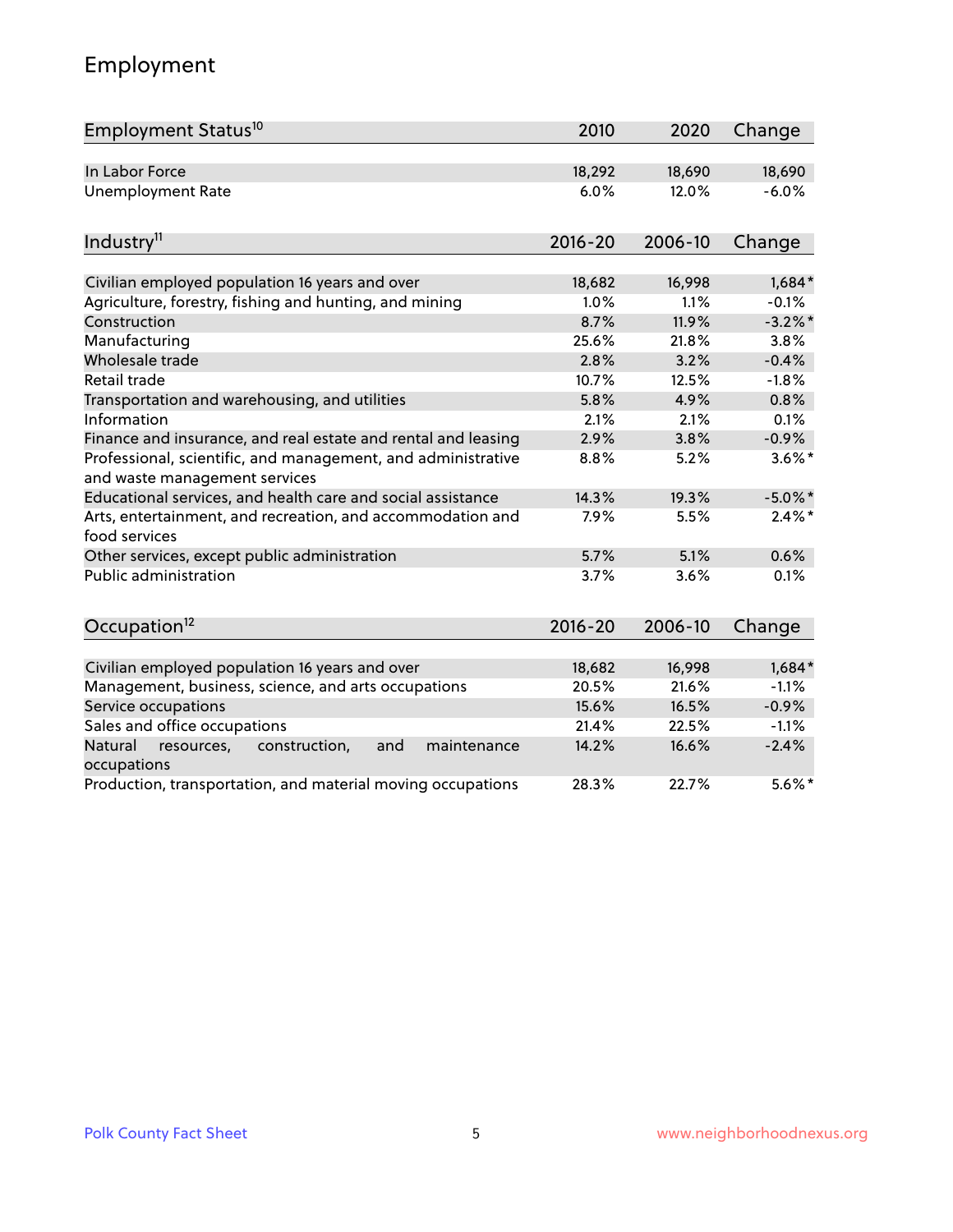### Employment, continued...

| Class of Worker <sup>13</sup>                          | $2016 - 20$ | 2006-10 | Change    |
|--------------------------------------------------------|-------------|---------|-----------|
| Civilian employed population 16 years and over         | 18,682      | 16,998  | $1,684*$  |
| Private wage and salary workers                        | 83.9%       | 77.8%   | $6.1\%$ * |
| Government workers                                     | 10.8%       | 14.4%   | $-3.5%$ * |
| Self-employed in own not incorporated business workers | 5.2%        | 7.5%    | $-2.3%$   |
| <b>Unpaid family workers</b>                           | 0.1%        | 0.4%    | $-0.2%$   |
| Job Flows <sup>14</sup>                                | 2019        | 2010    | Change    |
| Total Jobs in county                                   | 11,417      | 10,907  | 510       |
| Held by residents of county                            | 49.1%       | 51.0%   | $-1.9%$   |
| Held by non-residents of county                        | 50.9%       | 49.0%   | 1.9%      |
|                                                        |             |         |           |
| Jobs by Industry Sector <sup>15</sup>                  | 2019        | 2010    | Change    |
| Total Jobs in county                                   | 11,417      | 10,907  | 510       |
| <b>Goods Producing sectors</b>                         | 36.6%       | 33.4%   | 3.2%      |
| Trade, Transportation, and Utilities sectors           | 18.9%       | 16.9%   | 2.0%      |
| All Other Services sectors                             | 44.5%       | 49.7%   | $-5.2%$   |
|                                                        |             |         |           |
| Total Jobs in county held by county residents          | 5,607       | 5,560   | 47        |
| <b>Goods Producing sectors</b>                         | 38.8%       | 37.4%   | 1.4%      |
| Trade, Transportation, and Utilities sectors           | 13.3%       | 12.2%   | 1.1%      |
| All Other Services sectors                             | 48.0%       | 50.4%   | $-2.5%$   |
| Jobs by Earnings <sup>16</sup>                         | 2019        | 2010    | Change    |
| Total Jobs in county                                   | 11,417      | 10,907  | 510       |
|                                                        | 22.4%       | 22.9%   | $-0.5%$   |
| Jobs with earnings \$1250/month or less                |             |         |           |
| Jobs with earnings \$1251/month to \$3333/month        | 40.3%       | 50.6%   | $-10.3%$  |
| Jobs with earnings greater than \$3333/month           | 37.4%       | 26.6%   | 10.8%     |
| Total Jobs in county held by county residents          | 5,607       | 5,560   | 47        |
| Jobs with earnings \$1250/month or less                | 23.8%       | 24.8%   | $-0.9%$   |
| Jobs with earnings \$1251/month to \$3333/month        | 42.7%       | 54.6%   | $-11.9\%$ |
| Jobs with earnings greater than \$3333/month           | 33.5%       | 20.6%   | 12.9%     |
| Jobs by Age of Worker <sup>17</sup>                    | 2019        | 2010    | Change    |
|                                                        |             |         |           |
| Total Jobs in county                                   | 11,417      | 10,907  | 510       |
| Jobs with workers age 29 or younger                    | 22.9%       | 24.1%   | $-1.2%$   |
| Jobs with workers age 30 to 54                         | 55.1%       | 58.6%   | $-3.5%$   |
| Jobs with workers age 55 or older                      | 22.0%       | 17.2%   | 4.7%      |
| Total Jobs in county held by county residents          | 5,607       | 5,560   | 47        |
| Jobs with workers age 29 or younger                    | 23.3%       | 24.4%   | $-1.1%$   |
| Jobs with workers age 30 to 54                         | 53.7%       | 57.2%   | $-3.5%$   |
| Jobs with workers age 55 or older                      | 23.0%       | 18.5%   | 4.6%      |
|                                                        |             |         |           |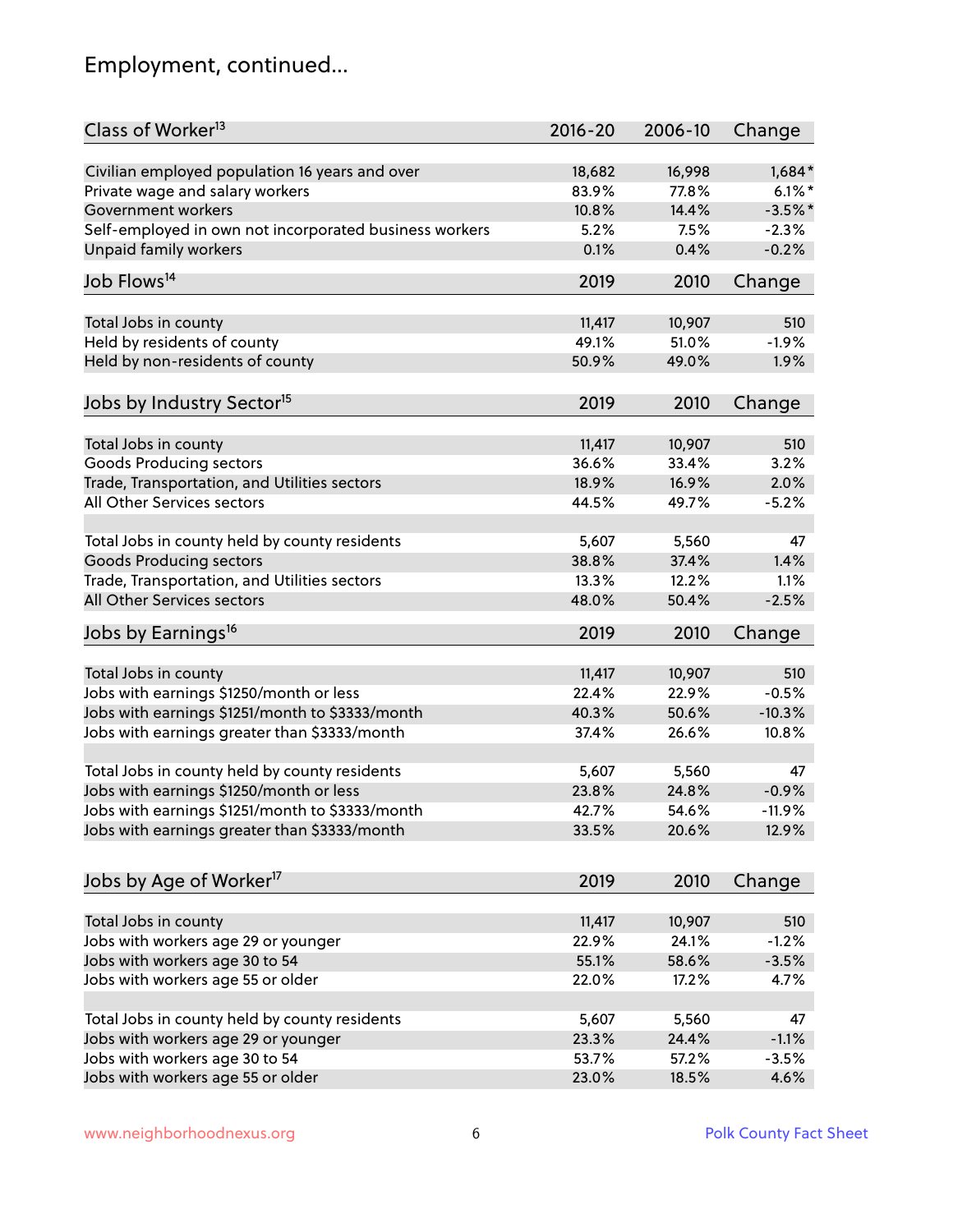#### Education

| Early Learning <sup>18</sup>                        |               |              | 2022               |
|-----------------------------------------------------|---------------|--------------|--------------------|
| Licensed Capacity of Early Learning Centers         |               |              | 516                |
| Licenced capacity per 1,000 children ages 0-4       |               |              | 180.1              |
| School Enrollment <sup>19</sup>                     | 2022          | 2010         | Change             |
|                                                     |               |              |                    |
| <b>Enrolled in Public School</b>                    | 7,854         | 7,533        | 321                |
| White                                               | 55.8%         | 65.6%        | $-9.8%$            |
| <b>Black or African-American</b>                    | 13.4%<br>0.4% | 15.2%        | $-1.8%$<br>$-0.3%$ |
| Asian                                               |               | 0.7%         |                    |
| <b>Native American</b><br>Pacific Islander          | 0.2%          | 0.0%         | 0.2%               |
| <b>Biracial or Multi-Racial</b>                     | 0.1%<br>6.0%  | 0.0%<br>3.0% | 0.0%<br>2.9%       |
|                                                     |               |              |                    |
| Hispanic or Latino                                  | 24.2%         | 15.4%        | 8.8%               |
| Georgia Milestones: 3rd Grade Reading <sup>20</sup> |               |              | 2019               |
| <b>Number of Students Tested</b>                    |               |              | 533                |
|                                                     |               |              | 31.9%              |
| Proficient or Distinguished                         |               |              |                    |
| Georgia Milestones: 8th Grade Math <sup>21</sup>    |               |              | 2019               |
| Number of Students Tested                           |               |              | 606                |
| Proficient or Distinguished                         |               |              | 37.3%              |
| Graduation Rates <sup>22</sup>                      | 2021          | 2012         | Change             |
|                                                     |               |              |                    |
| Cohort                                              | 552           | 443          | 109                |
| <b>High School Graduation Rate</b>                  | 87.5%         | 65.5%        | 22.0%              |
| Educational Attainment <sup>23</sup>                | $2016 - 20$   | 2006-10      | Change             |
| Population 25 years and over                        | 27,883        | 26,341       | $1,542*$           |
| Less than 9th grade                                 | 7.7%          | 11.9%        | $-4.2\%$ *         |
| 9th to 12th grade, no diploma                       | 11.6%         | 16.5%        | $-4.9\%$ *         |
| High school graduate (includes equivalency)         | 38.8%         | 38.3%        | 0.6%               |
| Some college, no degree                             | 21.4%         | 17.8%        | $3.6\%$ *          |
| Associate's degree                                  | 7.8%          | 4.2%         | $3.6\%$ *          |
| Bachelor's degree                                   | 7.9%          | 6.5%         | 1.4%               |
| Graduate or professional degree                     | 4.8%          | 4.8%         | 0.0%               |
|                                                     |               |              |                    |
| Percent high school graduate or higher              | 80.7%         | 71.6%        | $9.2\%$ *          |
| Percent bachelor's degree or higher                 | 12.7%         | 11.4%        | 1.4%               |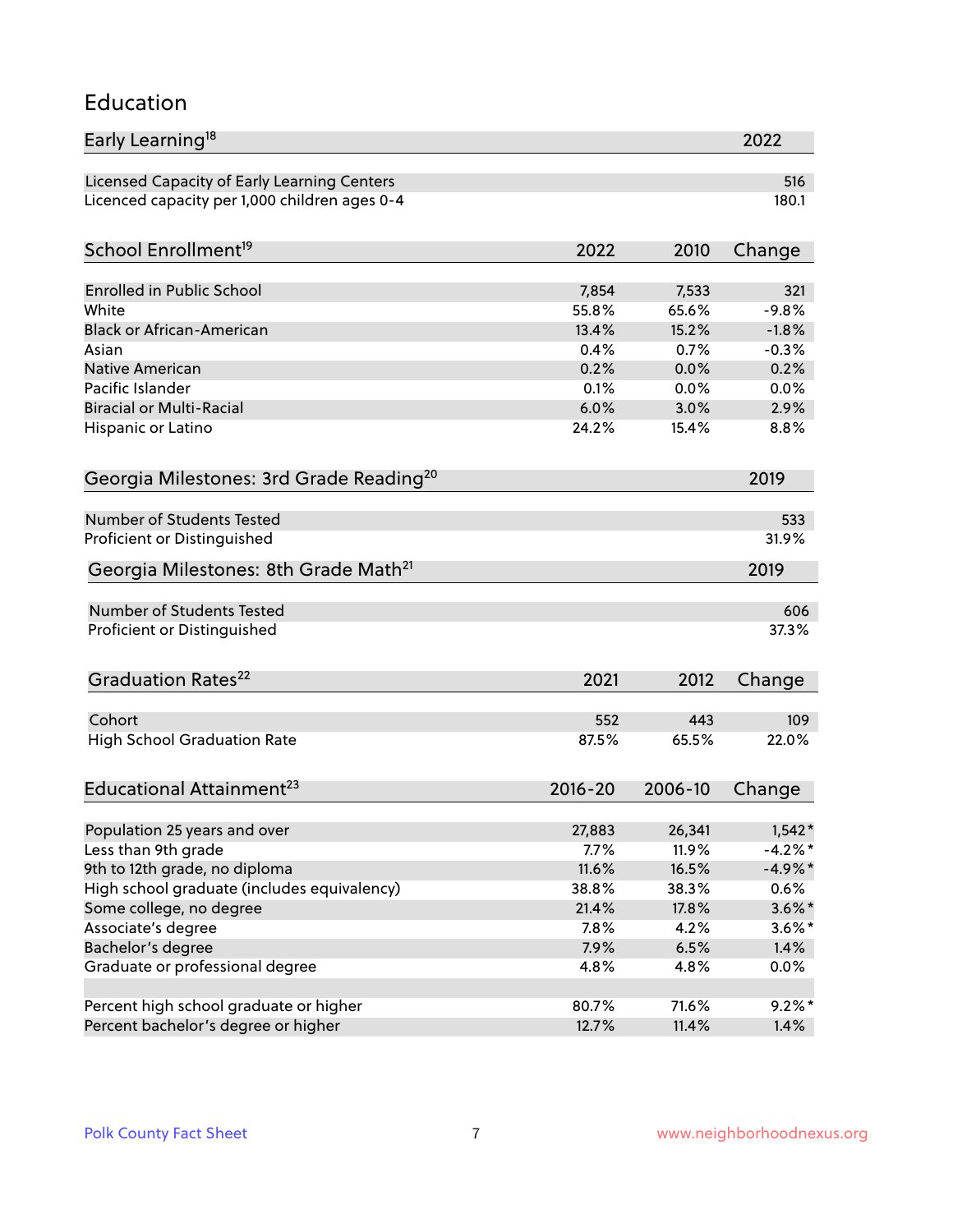#### Housing

| Households by Type <sup>24</sup>                     | 2016-20      | 2006-10       | Change             |
|------------------------------------------------------|--------------|---------------|--------------------|
|                                                      |              |               |                    |
| <b>Total households</b>                              | 15,425       | 14,623        | 802*               |
| Family households (families)                         | 69.5%        | 73.5%         | $-4.0\%$ *         |
| With own children under 18 years                     | 29.7%        | 32.0%         | $-2.3%$            |
| Married-couple family                                | 47.9%        | 52.8%         | $-4.8\%$ *         |
| With own children of the householder under 18 years  | 18.6%        | 21.4%         | $-2.8%$            |
| Male householder, no wife present, family            | 7.3%         | 5.6%          | 1.7%               |
| With own children of the householder under 18 years  | 3.9%         | 3.0%          | 0.9%               |
| Female householder, no husband present, family       | 14.2%        | 15.1%         | $-0.8%$            |
| With own children of the householder under 18 years  | 7.2%         | 7.6%          | $-0.4%$            |
| Nonfamily households                                 | 30.5%        | 26.5%         | 4.0%*              |
| Householder living alone                             | 25.2%        | 23.6%         | 1.5%               |
| 65 years and over                                    | 12.2%        | 9.2%          | $3.1\%$ *          |
|                                                      |              |               |                    |
| Households with one or more people under 18 years    | 35.6%        | 38.1%         | $-2.4%$            |
| Households with one or more people 65 years and over | 31.3%        | 25.6%         | $5.7\%$ *          |
|                                                      |              |               |                    |
| Average household size                               | 2.73         | 2.77          | $-0.05$            |
| Average family size                                  | 3.28         | 3.24          | 0.04               |
| Housing Occupancy <sup>25</sup>                      | 2016-20      | 2006-10       | Change             |
|                                                      |              |               |                    |
| Total housing units                                  | 17,071       | 16,822        | 249*               |
| Occupied housing units                               | 90.4%        | 86.9%         | $3.4\%$ *          |
| Vacant housing units                                 | 9.6%         | 13.1%         | $-3.4\%$ *         |
| Homeowner vacancy rate                               | 1.6          | 3.3           | $-1.7$             |
| Rental vacancy rate                                  | 3.7          | 10.6          | $-7.0*$            |
|                                                      |              |               |                    |
| Units in Structure <sup>26</sup>                     | $2016 - 20$  | 2006-10       | Change             |
| Total housing units                                  | 17,071       | 16,822        | $249*$             |
| 1-unit, detached                                     | 77.0%        | 76.6%         | 0.4%               |
| 1-unit, attached                                     | 1.4%         | 0.7%          | $0.7\%$ *          |
| 2 units                                              | 4.0%         | 3.9%          | 0.1%               |
| 3 or 4 units                                         | 3.0%         | 3.4%          | $-0.4%$            |
| 5 to 9 units                                         | 3.7%         | 2.6%          | 1.1%               |
| 10 to 19 units                                       | 0.7%         | 0.1%          | $0.6\%$ *          |
|                                                      |              |               |                    |
| 20 or more units<br>Mobile home                      | 1.0%<br>9.2% | 1.4%<br>11.3% | $-0.3%$<br>$-2.1%$ |
| Boat, RV, van, etc.                                  | 0.0%         | 0.0%          | $0.0\%$            |
|                                                      |              |               |                    |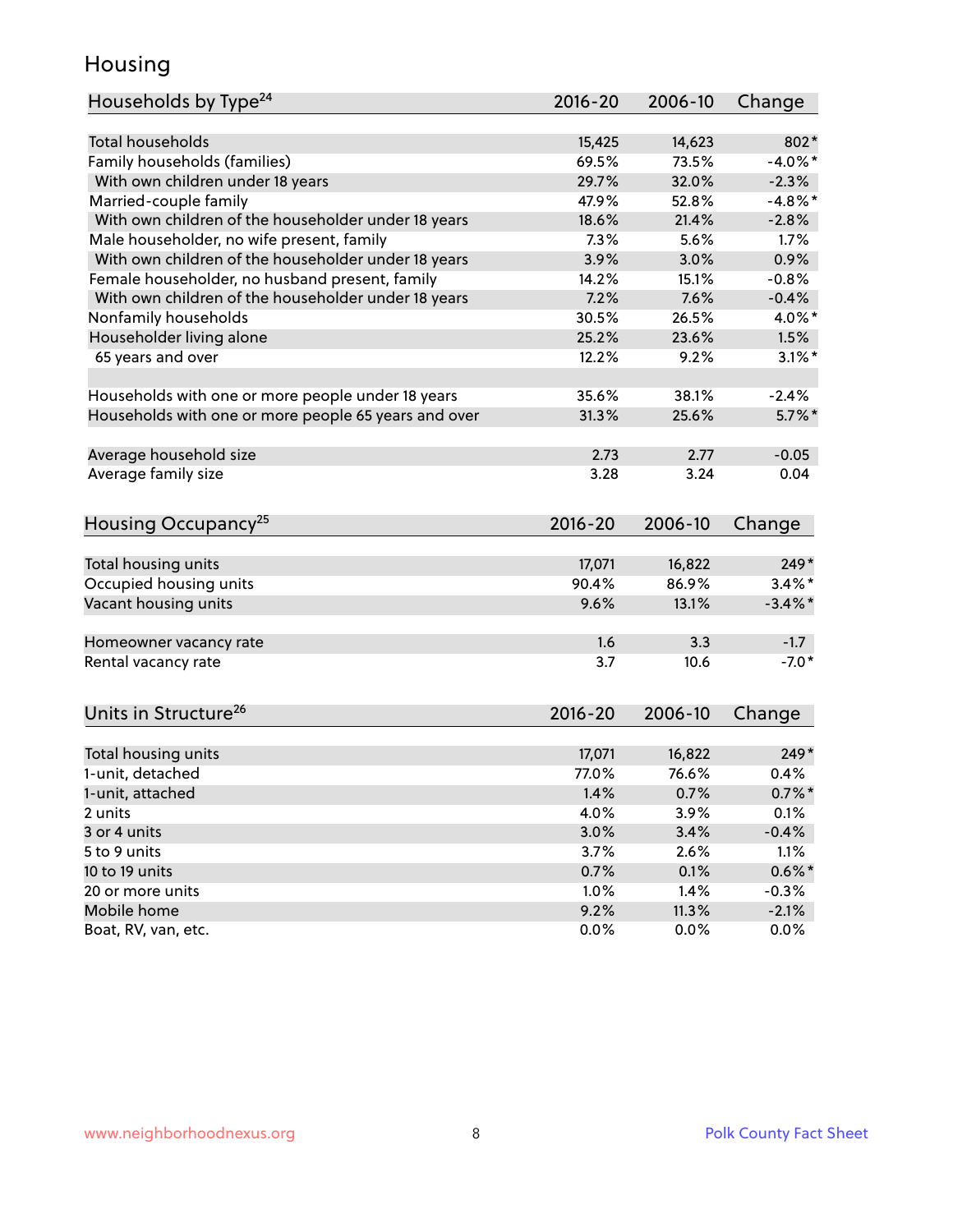### Housing, Continued...

| Year Structure Built <sup>27</sup>             | 2016-20     | 2006-10 | Change     |
|------------------------------------------------|-------------|---------|------------|
| Total housing units                            | 17,071      | 16,822  | $249*$     |
| Built 2014 or later                            | 2.3%        | (X)     | (X)        |
| Built 2010 to 2013                             | 1.2%        | (X)     | (X)        |
| Built 2000 to 2009                             | 19.8%       | 12.3%   | $7.5%$ *   |
| Built 1990 to 1999                             | 16.9%       | 16.3%   | 0.6%       |
| Built 1980 to 1989                             | 13.5%       | 14.6%   | $-1.1%$    |
| Built 1970 to 1979                             | 14.7%       | 19.1%   | $-4.4\%$ * |
| Built 1960 to 1969                             | 10.0%       | 8.4%    | 1.6%       |
| Built 1950 to 1959                             | 4.9%        | 7.3%    | $-2.5%$ *  |
| Built 1940 to 1949                             | 4.6%        | 7.2%    | $-2.6\%$ * |
| Built 1939 or earlier                          | 12.1%       | 14.8%   | $-2.7\%$ * |
|                                                |             |         |            |
| Housing Tenure <sup>28</sup>                   | $2016 - 20$ | 2006-10 | Change     |
| Occupied housing units                         | 15,425      | 14,623  | 802*       |
| Owner-occupied                                 | 64.8%       | 70.5%   | $-5.7\%$ * |
| Renter-occupied                                | 35.2%       | 29.5%   | $5.7\%$ *  |
|                                                |             |         |            |
| Average household size of owner-occupied unit  | 2.76        | 2.71    | 0.05       |
| Average household size of renter-occupied unit | 2.67        | 2.94    | $-0.27$    |
| Residence 1 Year Ago <sup>29</sup>             | $2016 - 20$ | 2006-10 | Change     |
| Population 1 year and over                     | 41,735      | 40,400  | $1,335*$   |
| Same house                                     | 87.6%       | 83.9%   | $3.7\%$ *  |
| Different house in the U.S.                    | 12.1%       | 15.9%   | $-3.8\%$ * |
| Same county                                    | 6.7%        | 11.5%   | $-4.8\%$ * |
| Different county                               | 5.5%        | 4.4%    | 1.0%       |
| Same state                                     | 3.6%        | 3.9%    | $-0.2%$    |
| Different state                                | 1.8%        | 0.6%    | $1.3\%$ *  |
| Abroad                                         | 0.3%        | 0.2%    | 0.1%       |
| Value of Housing Unit <sup>30</sup>            | $2016 - 20$ | 2006-10 | Change     |
|                                                |             |         |            |
| Owner-occupied units                           | 10,003      | 10,310  | $-307$     |
| Less than \$50,000                             | 11.6%       | 11.3%   | 0.3%       |
| \$50,000 to \$99,999                           | 27.4%       | 34.3%   | $-6.9\%$ * |
| \$100,000 to \$149,999                         | 22.2%       | 23.8%   | $-1.6%$    |
| \$150,000 to \$199,999                         | 16.1%       | 11.7%   | 4.5%*      |
| \$200,000 to \$299,999                         | 9.7%        | 12.9%   | $-3.2%$    |
| \$300,000 to \$499,999                         | 9.7%        | 5.1%    | 4.6%*      |
| \$500,000 to \$999,999                         | 1.8%        | 0.6%    | 1.2%       |
| \$1,000,000 or more                            | 1.3%        | 0.3%    | $1.1\%$ *  |
| Median (dollars)                               | 121,900     | 108,300 | 13,600*    |
| Mortgage Status <sup>31</sup>                  | $2016 - 20$ | 2006-10 | Change     |
| Owner-occupied units                           | 10,003      | 10,310  | $-307$     |
| Housing units with a mortgage                  | 54.9%       | 60.7%   | $-5.8\%$ * |
| Housing units without a mortgage               | 45.1%       | 39.3%   | $5.8\%$ *  |
|                                                |             |         |            |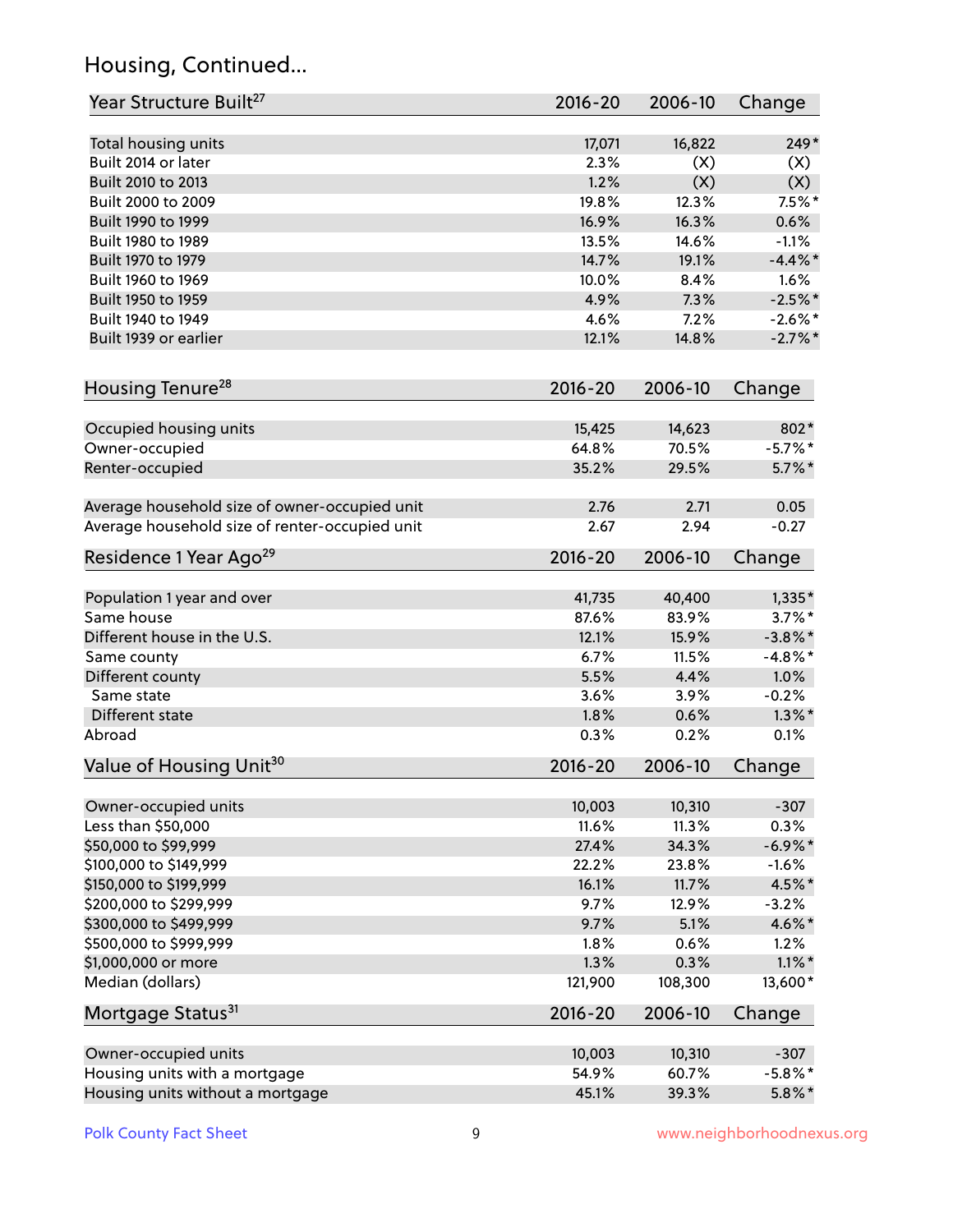### Housing, Continued...

| Selected Monthly Owner Costs <sup>32</sup>                                            | 2016-20 | 2006-10 | Change     |
|---------------------------------------------------------------------------------------|---------|---------|------------|
| Housing units with a mortgage                                                         | 5,489   | 6,256   | $-767*$    |
| Less than \$300                                                                       | 0.1%    | 0.0%    | 0.1%       |
| \$300 to \$499                                                                        | 2.0%    | 3.6%    | $-1.6%$    |
| \$500 to \$999                                                                        | 38.0%   | 44.8%   | $-6.8%$    |
| \$1,000 to \$1,499                                                                    | 32.5%   | 30.9%   | 1.6%       |
| \$1,500 to \$1,999                                                                    | 12.7%   | 12.6%   | $0.0\%$    |
| \$2,000 to \$2,999                                                                    | 13.9%   | 7.2%    | $6.7\%$ *  |
| \$3,000 or more                                                                       | 0.8%    | 0.8%    | $-0.0%$    |
| Median (dollars)                                                                      | 1,121   | 1,020   | $101*$     |
| Housing units without a mortgage                                                      | 4,514   | 4,054   | 460        |
| Less than \$150                                                                       | 3.1%    | 6.0%    | $-2.8%$    |
| \$150 to \$249                                                                        | 13.3%   | 22.2%   | $-8.9\%$ * |
| \$250 to \$349                                                                        | 23.1%   | 28.7%   | $-5.5%$    |
| \$350 to \$499                                                                        | 30.5%   | 25.0%   | 5.5%       |
| \$500 to \$699                                                                        | 20.6%   | 11.4%   | $9.3\%$ *  |
| \$700 or more                                                                         | 9.3%    | 6.8%    | 2.5%       |
| Median (dollars)                                                                      | 388     | 326     | $62*$      |
| Selected Monthly Owner Costs as a Percentage of<br>Household Income <sup>33</sup>     |         |         | Change     |
| Housing units with a mortgage (excluding units where<br>SMOCAPI cannot be computed)   | 5,473   | 6,228   | $-755$     |
| Less than 20.0 percent                                                                | 49.6%   | 39.6%   | 10.1%*     |
| 20.0 to 24.9 percent                                                                  | 16.4%   | 15.4%   | 1.0%       |
| 25.0 to 29.9 percent                                                                  | 11.8%   | 12.3%   | $-0.5%$    |
| 30.0 to 34.9 percent                                                                  | 5.3%    | 8.9%    | $-3.6\%$ * |
| 35.0 percent or more                                                                  | 16.9%   | 23.8%   | $-6.9\%*$  |
| Not computed                                                                          | 16      | 28      | $-12$      |
| Housing unit without a mortgage (excluding units where<br>SMOCAPI cannot be computed) | 4,438   | 3,941   | 497        |
| Less than 10.0 percent                                                                | 48.0%   | 39.2%   | $8.8\%$ *  |
| 10.0 to 14.9 percent                                                                  | 20.8%   | 21.9%   | $-1.1%$    |
| 15.0 to 19.9 percent                                                                  | 14.9%   | 10.6%   | 4.4%*      |
| 20.0 to 24.9 percent                                                                  | 3.9%    | 7.5%    | $-3.6%$    |
| 25.0 to 29.9 percent                                                                  | 3.4%    | 3.8%    | $-0.3%$    |
| 30.0 to 34.9 percent                                                                  | 1.4%    | 3.7%    | $-2.3%$    |
| 35.0 percent or more                                                                  | 7.5%    | 13.4%   | $-5.8\%$ * |
| Not computed                                                                          | 76      | 113     | $-37$      |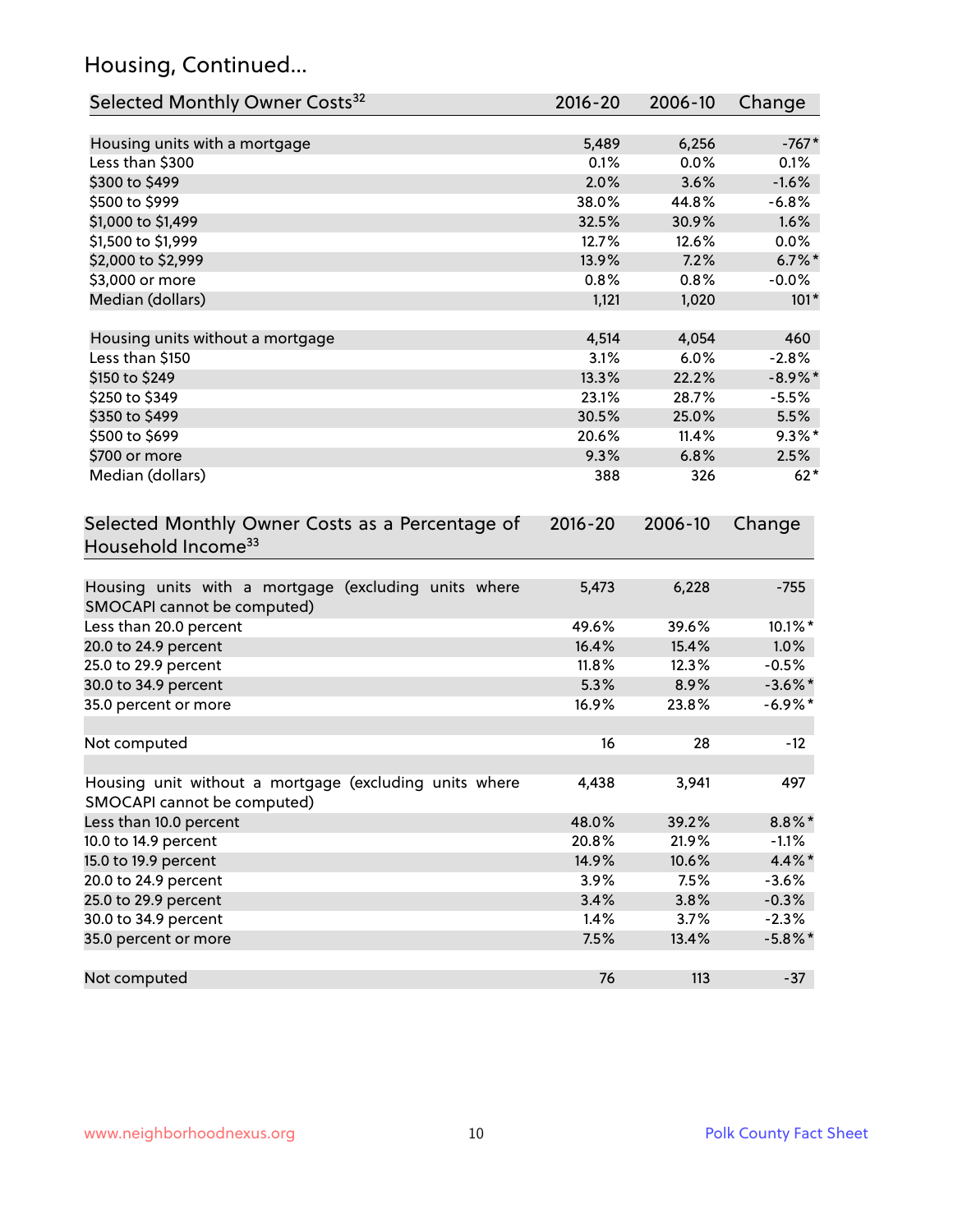### Housing, Continued...

| Gross Rent <sup>34</sup>                                     | 2016-20     | 2006-10 | Change      |
|--------------------------------------------------------------|-------------|---------|-------------|
|                                                              |             |         |             |
| Occupied units paying rent                                   | 4,882       | 3,815   | $1,067*$    |
| Less than \$200                                              | 0.3%        | 2.8%    | $-2.5%$     |
| \$200 to \$499                                               | 12.9%       | 25.6%   | $-12.7\%$ * |
| \$500 to \$749                                               | 43.4%       | 39.5%   | $3.9\%$     |
| \$750 to \$999                                               | 36.1%       | 22.8%   | 13.3%*      |
| \$1,000 to \$1,499                                           | 6.3%        | 9.1%    | $-2.8%$     |
| \$1,500 to \$1,999                                           | 0.8%        | 0.0%    | 0.8%        |
| \$2,000 or more                                              | 0.3%        | 0.3%    | 0.1%        |
| Median (dollars)                                             | 720         | 641     | $79*$       |
|                                                              |             |         |             |
| No rent paid                                                 | 540         | 498     | 42          |
|                                                              |             |         |             |
| Gross Rent as a Percentage of Household Income <sup>35</sup> | $2016 - 20$ | 2006-10 | Change      |
|                                                              |             |         |             |
| Occupied units paying rent (excluding units where GRAPI      | 4,741       | 3,764   | $977*$      |
| cannot be computed)                                          |             |         |             |
| Less than 15.0 percent                                       | 15.9%       | 10.5%   | $5.4\%$ *   |
| 15.0 to 19.9 percent                                         | 17.9%       | 8.2%    | $9.8\%$ *   |
| 20.0 to 24.9 percent                                         | 4.3%        | 15.3%   | $-11.0\%$ * |
| 25.0 to 29.9 percent                                         | 10.8%       | 16.1%   | $-5.3%$     |
| 30.0 to 34.9 percent                                         | 8.0%        | 6.6%    | 1.4%        |
| 35.0 percent or more                                         | 43.1%       | 43.3%   | $-0.2%$     |
|                                                              |             |         |             |
| Not computed                                                 | 681         | 549     | 132         |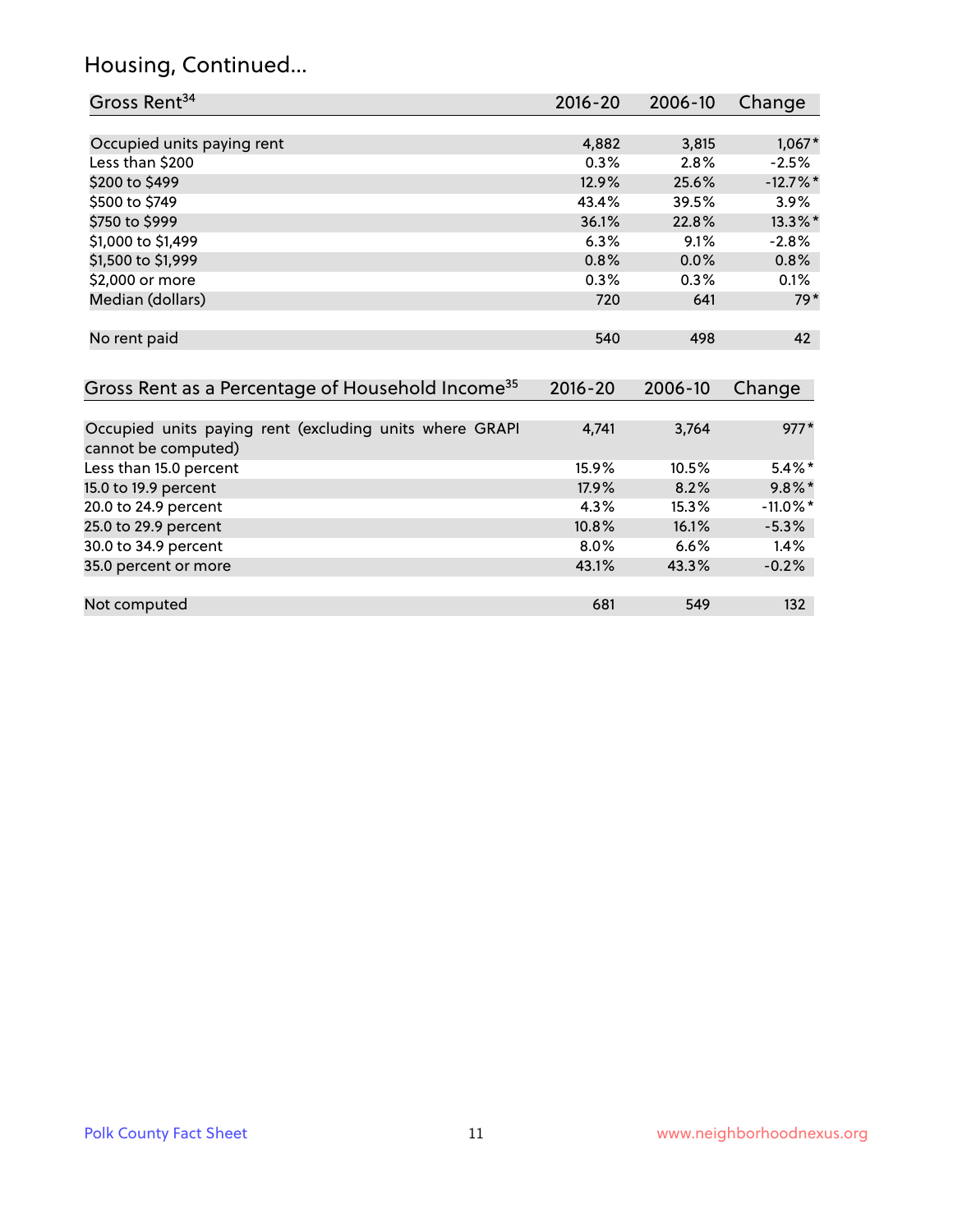### Community Involvement

| Voter Registration and Turnout <sup>36</sup> | 2020   |
|----------------------------------------------|--------|
|                                              |        |
| Active registered voters                     | 24.049 |
| Number voted in Presidential election        | 17.213 |
| Percent voted in Presidential election       | 71.6%  |

#### Transportation

| Commuting to Work <sup>37</sup>           | 2016-20     | 2006-10 | Change     |
|-------------------------------------------|-------------|---------|------------|
|                                           |             |         |            |
| Workers 16 years and over                 | 18,340      | 16,393  | $1,947*$   |
| Car, truck, or van - drove alone          | 82.5%       | 80.2%   | 2.4%       |
| Car, truck, or van - carpooled            | 10.4%       | 14.9%   | $-4.4\%$ * |
| Public transportation (excluding taxicab) | 0.7%        | 0.6%    | 0.1%       |
| Walked                                    | 2.4%        | 1.7%    | 0.7%       |
| Other means                               | 0.8%        | 0.7%    | $0.1\%$    |
| Worked at home                            | 3.1%        | 1.9%    | $1.2\%$ *  |
| Mean travel time to work (minutes)        | 29.2        | 26.9    | $2.3*$     |
|                                           |             |         |            |
| Vehicles Available <sup>38</sup>          | $2016 - 20$ | 2006-10 | Change     |
|                                           |             |         |            |
| Occupied housing units                    | 15,425      | 14,623  | 802*       |
| No vehicles available                     | 6.5%        | 6.4%    | 0.1%       |
| 1 vehicle available                       | 30.3%       | 32.2%   | $-1.9\%$   |
| 2 vehicles available                      | 32.9%       | 37.4%   | $-4.5\%$ * |
| 3 or more vehicles available              | 30.3%       | 24.0%   | $6.3\%$ *  |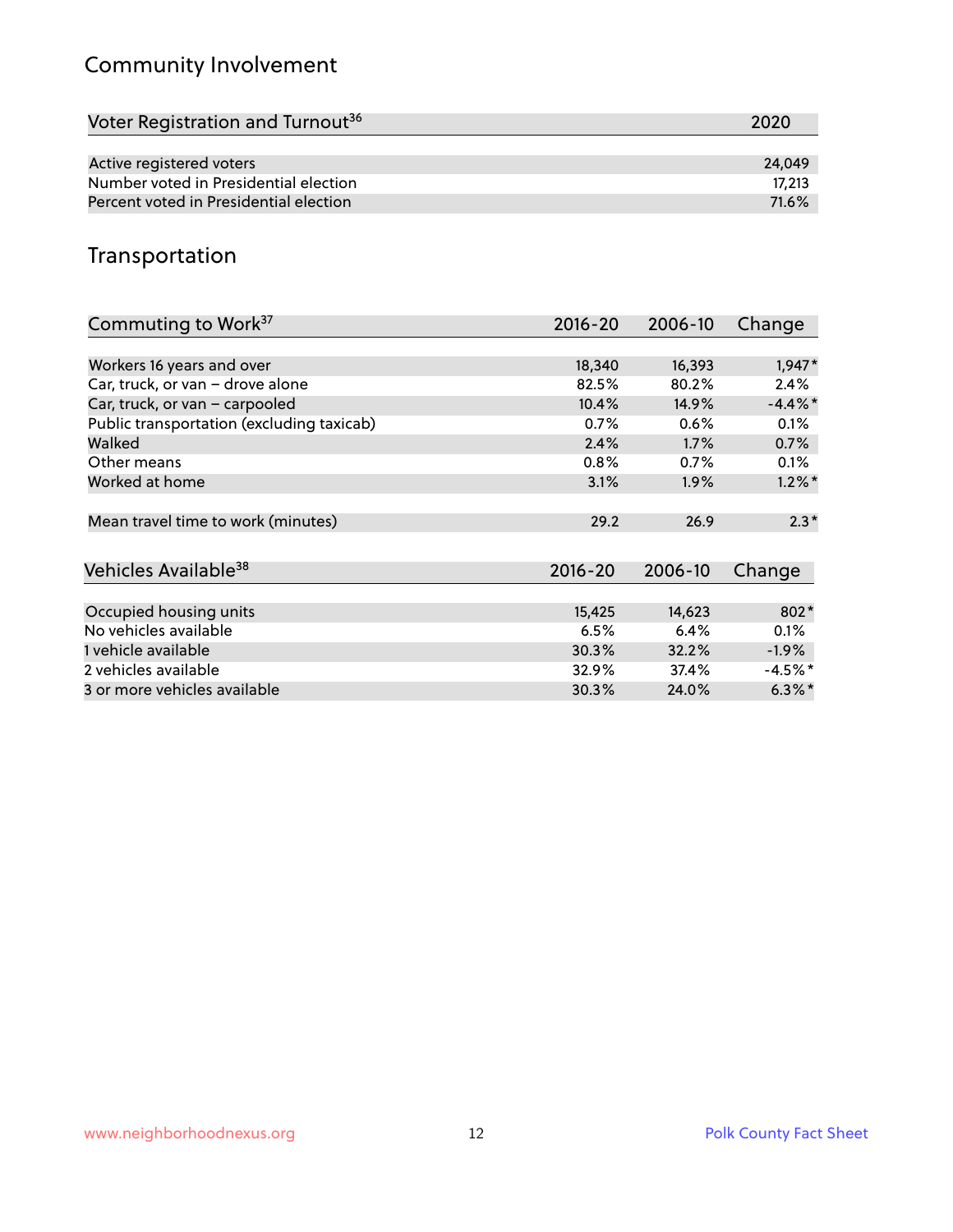#### Health

| Health Insurance coverage <sup>39</sup> | 2016-20 |
|-----------------------------------------|---------|
|-----------------------------------------|---------|

| Civilian Noninstitutionalized Population                | 42,054 |
|---------------------------------------------------------|--------|
| With health insurance coverage                          | 84.3%  |
| With private health insurance coverage                  | 59.6%  |
| With public health coverage                             | 36.1%  |
| No health insurance coverage                            | 15.7%  |
| Civilian Noninstitutionalized Population Under 19 years | 11,229 |
| No health insurance coverage                            | 10.4%  |
| Civilian Noninstitutionalized Population 19 to 64 years | 24,418 |
| In labor force:                                         | 18,344 |
| Employed:                                               | 17,419 |
| With health insurance coverage                          | 81.9%  |
| With private health insurance coverage                  | 39.9%  |
| With public coverage                                    | 5.3%   |
| No health insurance coverage                            | 18.1%  |
| Unemployed:                                             | 925    |
| With health insurance coverage                          | 55.9%  |
| With private health insurance coverage                  | 39.9%  |
| With public coverage                                    | 23.0%  |
| No health insurance coverage                            | 44.1%  |
| Not in labor force:                                     | 6,074  |
| With health insurance coverage                          | 70.5%  |
| With private health insurance coverage                  | 40.4%  |
| With public coverage                                    | 35.5%  |
| No health insurance coverage                            | 29.5%  |

# **Health Factors Most Recent** And The Control of the Control of The Control of The Control of The Control of The Control of The Control of The Control of The Control of The Control of The Control of The Control of The Contr

| Premature Death (YPLL before age 75 per 100,000 population, age-adjusted) <sup>40</sup> | 10,967.9 |
|-----------------------------------------------------------------------------------------|----------|
| Average number of Physically Unhealthy Days <sup>41</sup>                               | 5.1      |
| Average number of Mentally Unhealthy Days <sup>42</sup>                                 | 5.7      |
| Low Birthweight Births <sup>43</sup>                                                    | 9.5%     |
| Diabetes Prevalence <sup>44</sup>                                                       | 12.7%    |
| HIV Prevalence (per 100,000 population) <sup>45</sup>                                   | 205.9    |
| Rate, Deduplicated ER Visits for Asthma, Ages 0-17 <sup>46</sup>                        | 773.5    |